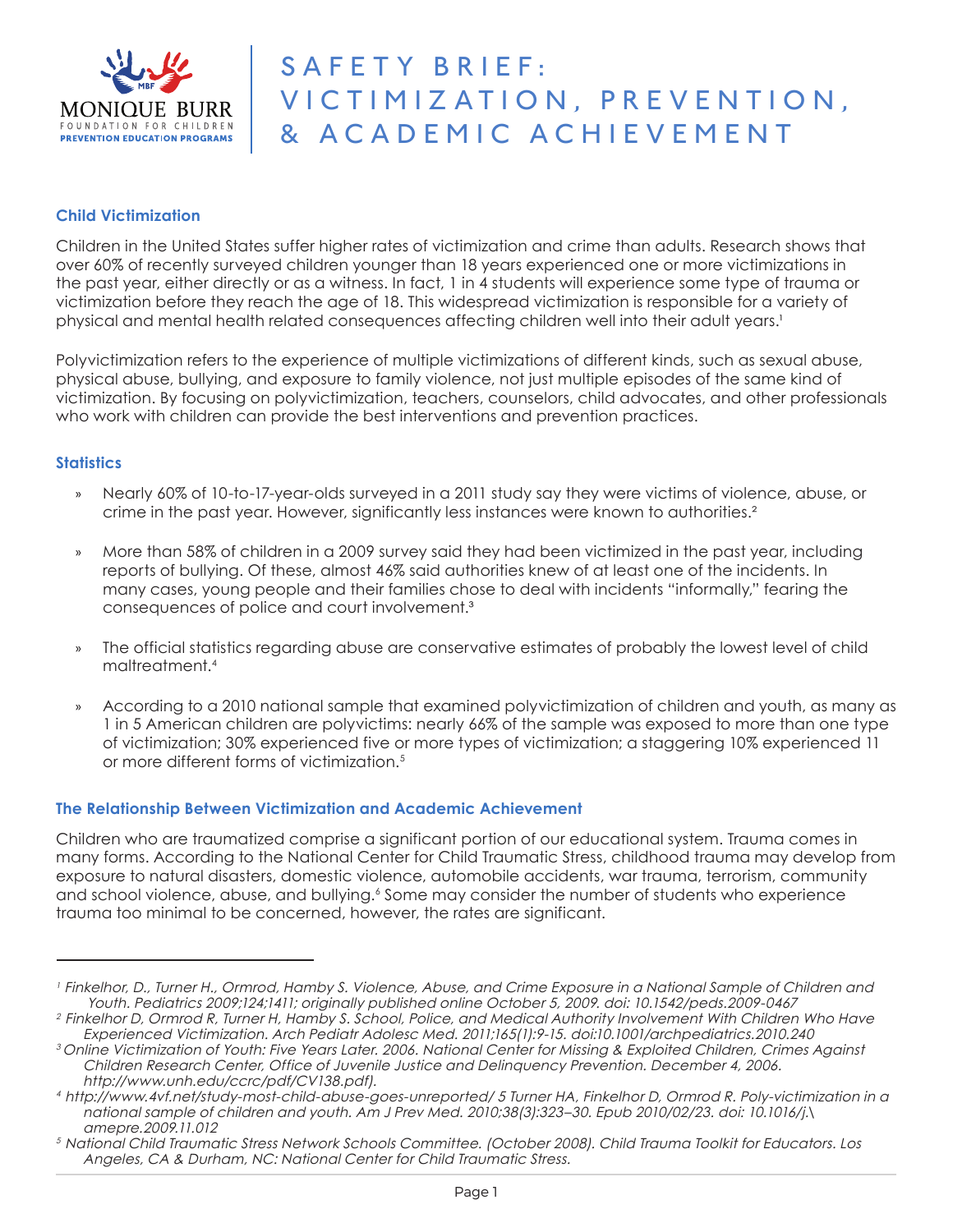

One out of every four children attending school has been, or will be, exposed to a traumatic event that can affect learning or school behavior. It is estimated that each year, nearly 5 million new children are traumatized with potentially debilitating effects, including problems at school. "In fact, trauma may constitute the greatest cause of underachievement in schools."7 Underachievement comes in many forms. Traumatized students may suffer from:

- » Lower grade point averages
- » Higher school absence rates
- » Increased drop-out rates
- » Increased suspensions and expulsions
- » Decreased reading ability

Why do bullied, cyberbullied, and abused children have a harder time learning and achieving in school? According to research, trauma impacts neural development in the brain and therefore, emotional and behavioral consequences are usually evident and school readiness and behavior are affected.8 Some of the indicators or consequential behaviors include:

- » Lower grade point averages
- » Hypervigilence or always being on alert. Abused and bullied children may constantly be in fight or flight mode making it hard for them to relax and concentrate on schoolwork
- » Displaying aggression and social anxiety
- » Lacking behavioral self-regulation; expressing emotions and behaviors in ways that lack control
- » Displaying an inability to relate with others such as lacking trust and misreading others' intentions
- » Expecting the worst from all situations
- » Suffering from learning difficulties

There is research directly linking bullying and poor academic performance as well. The relationship between peer harassment and academic achievement has been well documented, specifically noting that students who were harassed were more likely to be disconnected and miss school, resulting in poor academic outcomes.9 Achievement scores from 46 schools were analyzed and researchers found that after controlling for student characteristics, school safety was significantly related to math and reading standard scores among eighth graders.10

<sup>&</sup>lt;sup>7</sup>Ziegler, D. (2012). Optimum Learning Environment for Traumatized Children: How Abused Children Learn Best in School. Spokane, WA: Can Learn Christian Academy & WebSchoolPro.

<sup>8</sup> Kauffman Foundation. (2002). Set for Success: Building a Strong Foundation for School Readiness Based on the Social- Emotional Development of Young Children. Kansas, MO.

 $^{\circ}$  Eisenberg, M.E., Neumark-Sztainer, D. and Perry, C.L. (2003). Peer harassment, school connectedness and academic achievement. Journal of School Health, 73(8), 311-316.

 $10$  Gronna, S.S. and Selvin, C.C. (1999). Effects of school safety and school characteristics on grade 8 achievement. Paper presented at the Annual Meeting of the American Educational Research Association. Montreal, April 19-23.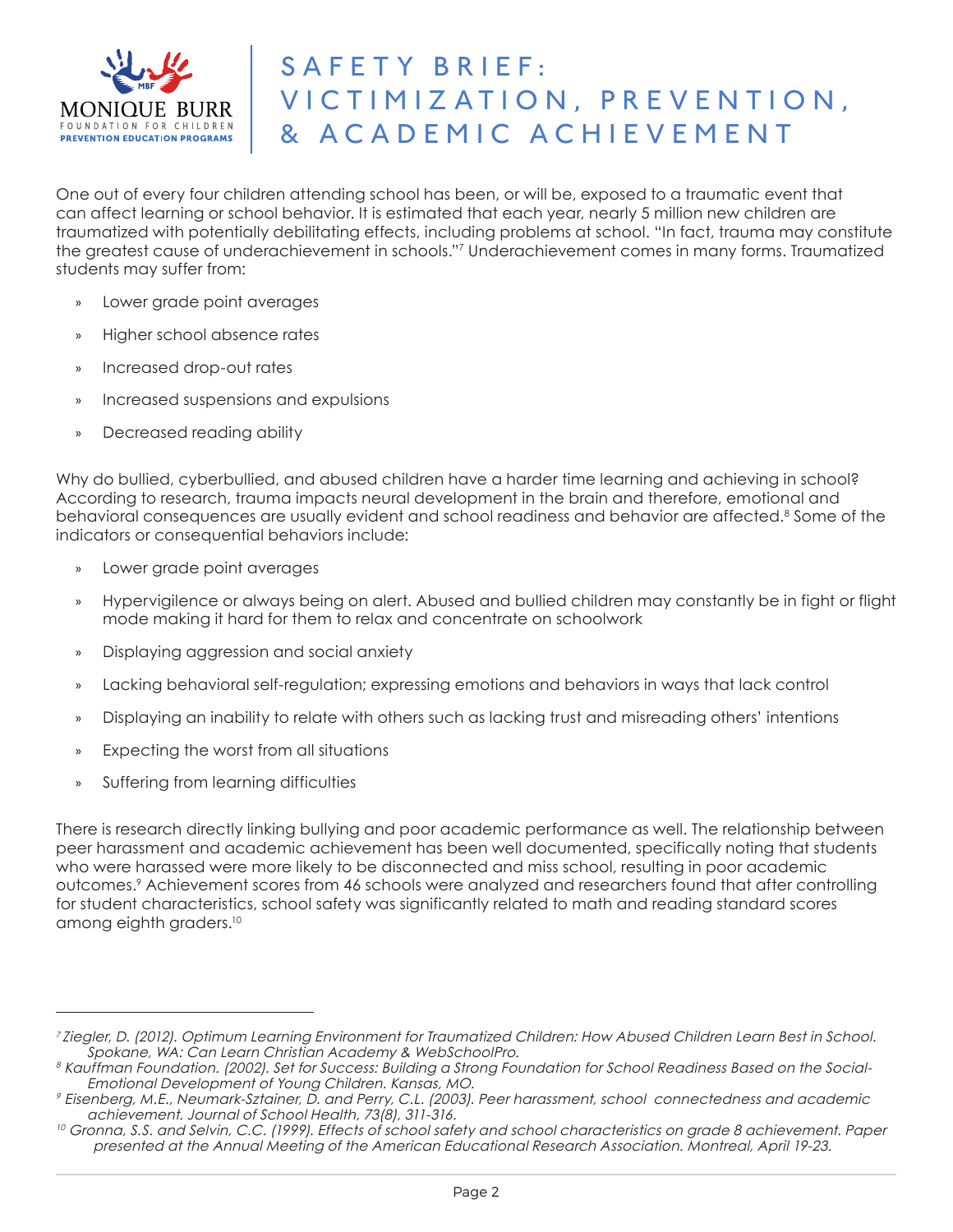

Research suggests that high academic achievement is still possible in maltreated students despite abuse. Schools can increase academic achievement among maltreated children by incorporatina prevention education and helping children increase their competency with daily living skills. "Teachers are the gatekeepers to reporting abuse, getting kids the help they need, and then providing crucial support in helping those kids overcome their past."<sup>11</sup>

### **The Need for Comprehensive Prevention**

Current efforts to help victimized and traumatized children are fragmented and typically focus on one type of trauma; for example, interventions and prevention programs focusing on bullying, dating violence, sexual abuse or Internet safety. Research on polyvictimization suggests that it is time for these fragmented fields, services and programs to be incorporated into an integrated, holistic approach to child victimization and prevention.

When communities experience child victimization, the usual outcome is heightened awareness, typically through the media, and sometimes through actions demanded of lawmakers, schools, and service providers. After high profile cases of bullying, cyberbullying or digital abuse, the implementation of Internet safety programs is often highlighted by the media. The same holds true for sexual abuse and exploitation. It is important to understand that these types of victimizations do not occur in isolation. Recent research supports the funding and implementation of child safety and prevention efforts that focus on the broad spectrum of victimizations that children suffer, rather than those that are isolated toward one type of victimization over another. MBF Child Safety Matters® and *MBF Teen Safety Matters®* are prevention education programs aligned with these implications of polyvictimization research.

#### **The Effectiveness of Prevention Programs**

According to the National Child Traumatic Stress Network fact sheet, Questions and Answers about Child Sexual Abuse, "It is critically important to educate our children."<sup>12</sup> There is ample research to back this sentiment. According to noted researcher David Finkelhor, Ph.D., arguments against prevention education for children are unfounded and "the weight of currently available evidence shows that it is worth providing children with high-quality prevention education programs," and that "much research has suggested that children acquire the concepts."13

Research has also shown that safety programs promote disclosure, and one study found lower rates of victimization for children who were exposed to these programs.14 Finkelhor goes on to say despite arguments to the contrary, "a majority of reviews have found that children at all ages do acquire the key concepts that are being taught. In fact, younger children show more learning than older children."

<sup>11</sup> Coohey C., Renner L.M., Hua L., Zhang Y.J. & Whitney S.D. (2011). Academic achievement despite child maltreatment: a longitudinal study. Child Abuse Neglect. Sep 35(9): 688-99. Epub 2011 Sep 23.

 $^{12}$  National Child Traumatic Stress Network at: http://www.nctsn.org/sites/default/files/assets/pdfs/ChildSexualAbuse QA.pdf.

<sup>&</sup>lt;sup>13</sup> Finkelhor, D. The Prevention of Childhood Sexual Abuse. The Future of Children. 2009: 19(2).:169-194.

 $14$  Finkelhor, D., et al. Youth exposure to violence prevention programs in a national sample. Child Abuse & Neglect (2014), http://dx.doi.org/10.1016/j.chiabu.2014.01.010.